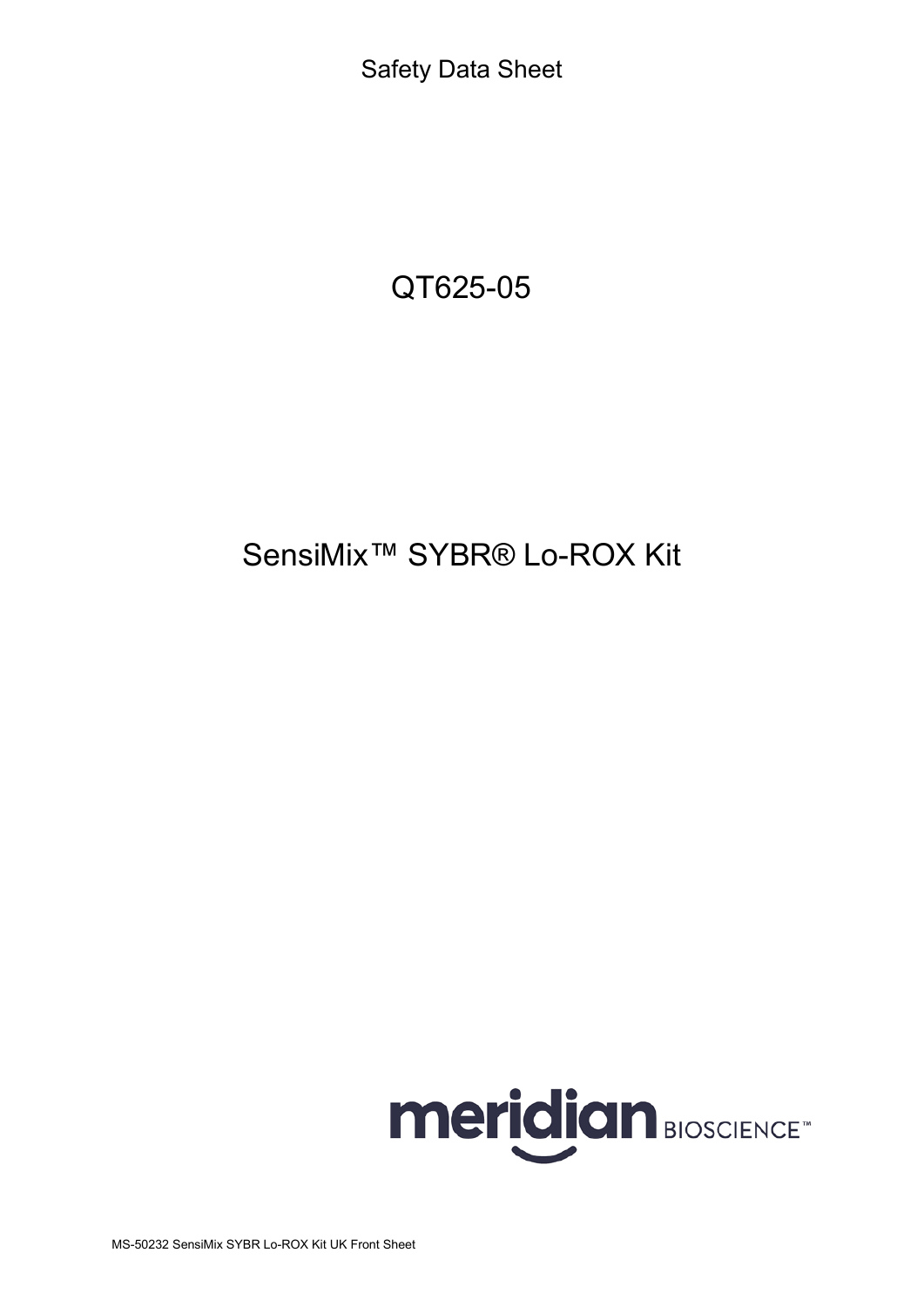

# **Safety Data Sheet**

according to Regulation (EC) No. 1907/2006 (REACH) with its amendment Regulation (EU) 2015/830 Date of original issue: 01/10/2021 Current revision: 01/10/2021 Version 1.0 Supersedes: None

|       | SECTION 1: Identification of the substance/mixture and of the company/undertaking        |                                                                  |  |  |
|-------|------------------------------------------------------------------------------------------|------------------------------------------------------------------|--|--|
| 1.1   | <b>Product identifier</b>                                                                |                                                                  |  |  |
|       | Product form:                                                                            | Mixture                                                          |  |  |
|       | Product name:                                                                            | SensiMix <sup>™</sup> SYBR® Lo-ROX Mix                           |  |  |
|       | CAS No.:                                                                                 | N/A                                                              |  |  |
|       | EC No.:                                                                                  | N/A                                                              |  |  |
|       | <b>REACH No.:</b>                                                                        | A registration number is not available for this substance as the |  |  |
|       |                                                                                          | substance or its uses are exempted from registration, the annual |  |  |
|       |                                                                                          | tonnage does not require a registration or the registration is   |  |  |
|       |                                                                                          | envisaged for a later registration deadline.                     |  |  |
|       |                                                                                          |                                                                  |  |  |
| $1.2$ | Relevant identified uses of the substance or mixture and uses advised against            |                                                                  |  |  |
|       | <b>Relevant identified uses:</b>                                                         | Product for analytical use                                       |  |  |
|       | Uses advised against:                                                                    | Not described                                                    |  |  |
| $1.3$ | Details of the supplier of the safety data sheet                                         |                                                                  |  |  |
|       | Bioline Reagents Ltd, part of Meridian Bioscience                                        |                                                                  |  |  |
|       | Humber Road                                                                              | Phone: +44 (0)20 8830 5300                                       |  |  |
|       | London                                                                                   | Fax: +44 (0)20 8452 2822                                         |  |  |
|       | NW2 6EW                                                                                  | E-mail: mbi.tech@meridianlifescience.com                         |  |  |
|       | United Kingdom                                                                           |                                                                  |  |  |
|       |                                                                                          |                                                                  |  |  |
| $1.4$ | <b>Emergency telephone number</b>                                                        |                                                                  |  |  |
|       | Emergency number:                                                                        | +44 (0)1865 407 333 - English speaking (24 hours, 7 days)        |  |  |
|       | Contact:                                                                                 | CareChem 24                                                      |  |  |
|       |                                                                                          |                                                                  |  |  |
|       | <b>SECTION 2: Hazards identification</b>                                                 |                                                                  |  |  |
| 2.1   | <b>Classification of the substance or mixture</b>                                        |                                                                  |  |  |
|       | SensiMix <sup>™</sup> SYBR® Lo-ROX Mix                                                   |                                                                  |  |  |
|       | Classification according to Regulation (EC) No 1272/2008                                 |                                                                  |  |  |
|       | Not a hazardous substance or mixture                                                     |                                                                  |  |  |
| 2.2   | <b>Label elements</b>                                                                    |                                                                  |  |  |
|       | SensiMix <sup>™</sup> SYBR® Lo-ROX Mix                                                   |                                                                  |  |  |
|       | Labelling according Regulation (EC) No 1272/2008<br>Not a hazardous substance or mixture |                                                                  |  |  |
|       |                                                                                          |                                                                  |  |  |
|       | <b>Hazard Statements (CLP)</b>                                                           | <b>Precautionary Statements (CLP)</b>                            |  |  |
|       | None                                                                                     | None                                                             |  |  |
|       |                                                                                          |                                                                  |  |  |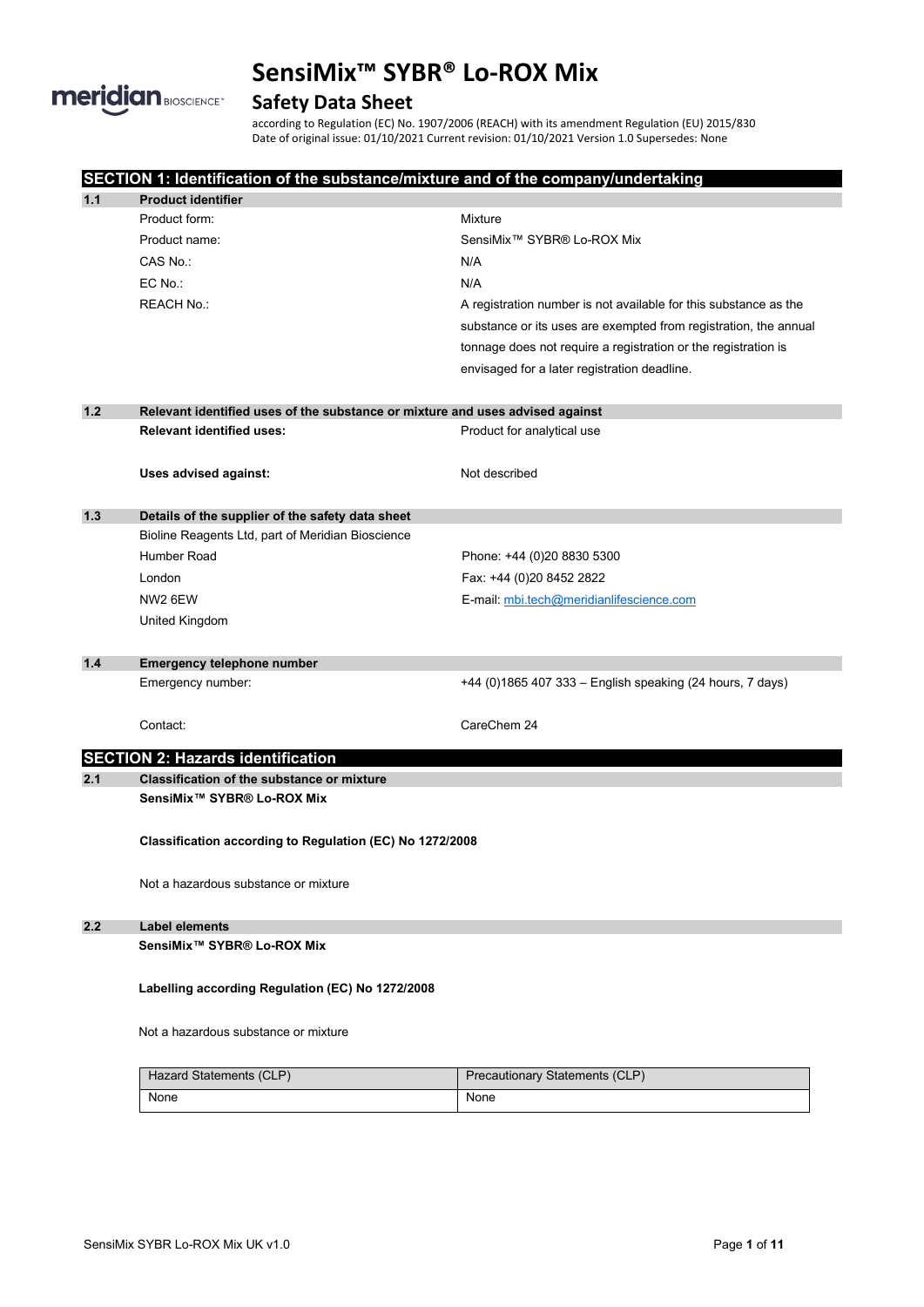

### **Safety Data Sheet**

according to Regulation (EC) No. 1907/2006 (REACH) with its amendment Regulation (EU) 2015/830 Date of original issue: 01/10/2021 Current revision: 01/10/2021 Version 1.0 Supersedes: None

### **2.3 Other hazards**

#### **Possible hazards from physicochemical properties:**

Some hazards associated with individual components of this mixture are not relevant because the substances are present in concentrations below the GHS cut-off levels, change of physical state or because the mixture/ solution is buffered to pH 4-9 (see GHS Directive 1272/2008/EC Annex I, chapter 3.2.3.1.2.).

This substance/mixture contains no components considered to be either persistent, bioaccumulative and toxic (PBT), or very persistent and very bioaccumulative (vPvB) at levels of 0.1% or higher.

#### **SECTION 3: Composition/information on ingredients**

#### **3.1/3.2 Substance or Mixture**

#### **SensiMix™ SYBR® Lo-ROX Mix**

| Name, synonyms and | Product Identifier | Composition | Classification according to |
|--------------------|--------------------|-------------|-----------------------------|
| formulae           |                    |             | Regulation (EC) No.         |
|                    |                    |             | 1272/2008 (CLP)             |
| Glycerol,          | (CAS No.) 56-81-5  | $~1.5\%$    | Not a hazardous             |
| 1,2,3-Propanetriol | (EC No.) 200-289-5 |             | substance or mixture        |
| Glycerin           |                    |             |                             |
| C3H8O3             |                    |             |                             |

#### **3.3 Remarks**

List of H, EUR and P phrases: see section 16

#### **SECTION 4: First aid measures**

#### **4.1 Description of first aid measures**

| First-aid measures general            | If necessary consult a physician. Show this safety data sheet to the medical   |  |
|---------------------------------------|--------------------------------------------------------------------------------|--|
|                                       | professional in attendance.                                                    |  |
| First-aid measures after inhalation   | Remove to fresh air, keep the patient warm and provide resuscitation if        |  |
|                                       | necessary. If symptoms develop, obtain medical attention.                      |  |
| First-aid measures after skin contact | Remove contaminated clothing. Rinse the affected skin or mucous                |  |
|                                       | membrane thoroughly under running water. (If possible) use soap.               |  |
| First-aid measures after eye contact  | After contact with the eyes rinse thoroughly with plenty of water for at least |  |
|                                       | 15 minutes with the eyelid wide open.                                          |  |
| First-aid measures after ingestion    | Do NOT induce vomiting. Never give anything by mouth to an unconscious         |  |
|                                       | person. Rinse mouth and drink plenty of water.                                 |  |

#### **4.2 Most important symptoms and effects, both acute and delayed**

The most important known symptoms and effects are described in the labelling section 2.2 and/or in section 11 Not expected to present a significant hazard under anticipated conditions of normal use. May cause slight irritation to eyes.

#### **4.3 Indication of any immediate medical attention and special treatment needed** No additional recommendations.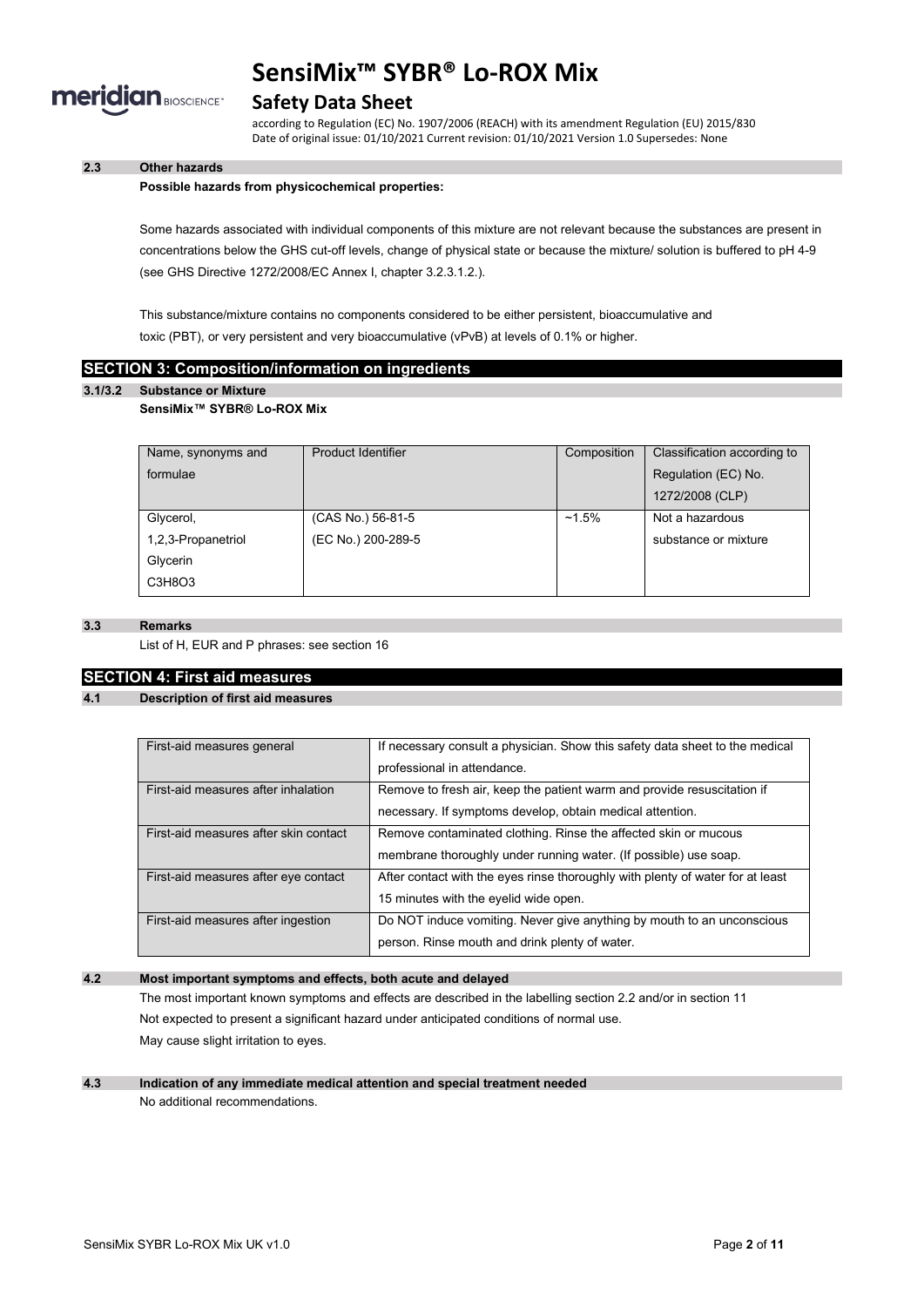

### **Safety Data Sheet**

according to Regulation (EC) No. 1907/2006 (REACH) with its amendment Regulation (EU) 2015/830 Date of original issue: 01/10/2021 Current revision: 01/10/2021 Version 1.0 Supersedes: None

#### **SECTION 5: Firefighting measures**

#### **5.1 Extinguishing media**

Fire extinguishers appropriate to the fire classification, and, if applicable, a fire blanket must be available in a prominent location in the work area.

| Suitable extinguishing media   | All extinguishers like FOAM, WATER SPRAY, DRY POWDER, CARBON |  |
|--------------------------------|--------------------------------------------------------------|--|
|                                | DIOXIDE can be used.                                         |  |
| Unsuitable extinguishing media | None known.                                                  |  |

#### **5.2 Special hazards arising from the substance or mixture**

| Fire Hazard                         | Not flammable.                                                            |
|-------------------------------------|---------------------------------------------------------------------------|
| Hazardous decomposition products in | Carbon oxides, Nitrogen oxides, Phosphorus oxides, Hydrogen chloride gas, |
| case of fire                        | Sulphur oxides, Lithium oxides.                                           |

#### **5.3 Advice for firefighters**

| Product package burns like paper or plastic.                                   |
|--------------------------------------------------------------------------------|
| Spray any vapours released with water.                                         |
| Retain fire water where possible.                                              |
| Protective breathing apparatus, independent of the ambient air (isolated       |
| equipment), and sealed protective clothing is necessary in the event of large- |
| scale formation of toxic substances.                                           |
|                                                                                |

#### **5.4 Additional Information**

None.

### **SECTION 6: Accidental release measures**

#### **6.1 Personal precautions, protective equipment and emergency procedures**

| For non-emergency personnel | Evacuate unnecessary personnel.                                            |  |
|-----------------------------|----------------------------------------------------------------------------|--|
|                             | Avoid breathing vapours, mist or gas.                                      |  |
|                             | Avoid contact with skin, eyes and clothing.                                |  |
|                             | Regular staff training is necessary, indicating hazards and precautions on |  |
|                             | the basis of operating instructions.                                       |  |
|                             | Restrictions on activity must be observed.                                 |  |
| For emergency responders    | Wear suitable protective equipment as defined in section 8.2               |  |
|                             | Prevent further leakage or spillage if safe to do so.                      |  |
|                             | Avoid release of materials into the environment.                           |  |

#### **6.2 Environmental precautions**

Notify authorities if large amounts of the product enters sewers or public waters.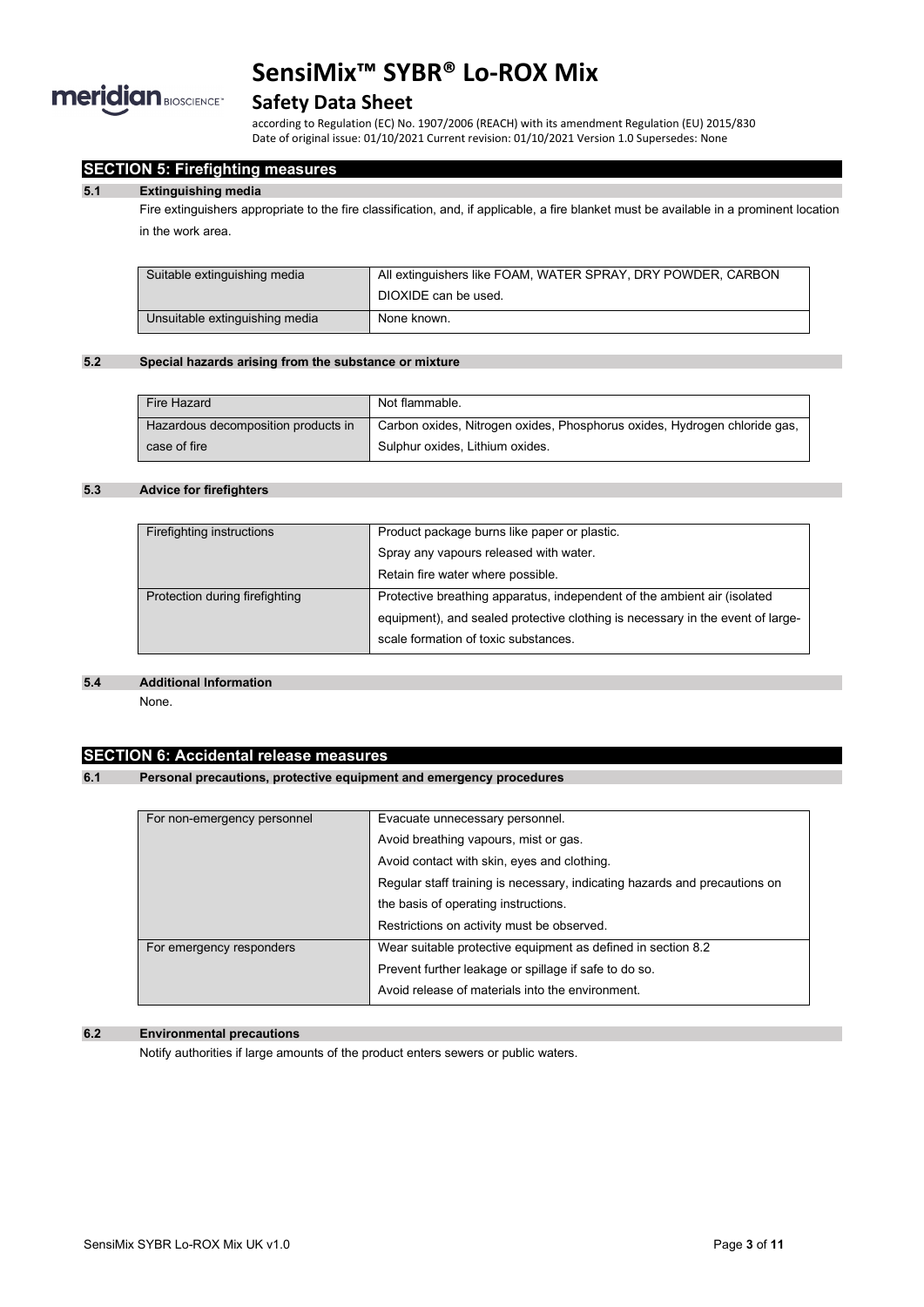

# **Safety Data Sheet**

according to Regulation (EC) No. 1907/2006 (REACH) with its amendment Regulation (EU) 2015/830 Date of original issue: 01/10/2021 Current revision: 01/10/2021 Version 1.0 Supersedes: None

#### **6.3 Methods and material for containment and cleaning up**

| Small Scale release | Make use of general chemical spill kit or other absorbent material.          |
|---------------------|------------------------------------------------------------------------------|
|                     | Clean any contaminated equipment and floors with plenty of water.            |
|                     | Collect small amounts of leaked liquid and flush with copious amounts of     |
|                     | water into drains.                                                           |
| Large Scale release | Bind any escaping liquid with inert absorbent material (sand, vermiculite or |
|                     | similar).                                                                    |
|                     | Block/ prevent liquid entering any open drain.                               |
|                     | Collect contaminated materials and dispose in accordance to local            |
|                     | regulations for the disposal of hazardous chemicals.                         |
|                     |                                                                              |

#### **6.4 Reference to other sections**

SECTION 5.4: Additional fire precautions.

SECTION 8: Exposure controls/personal protection.

SECTION 13: Disposal considerations.

# **SECTION 7: Handling and storage**

### **7.1 Precautions for safe handling**

| Precautions for safe handling | Handling in accordance with the instructions supplied with the product. |
|-------------------------------|-------------------------------------------------------------------------|
|                               | Provide adequate ventilation.                                           |
|                               | Avoid breathing vapours, mist or gas.                                   |
|                               | Avoid contact with skin, eyes and clothing.                             |
| Hygiene measures              | Handle in accordance with good industrial hygiene and safety practice.  |
|                               | Take off contaminated clothing and wash before reuse.                   |
|                               | Wash hands and other exposed areas with mild soap and water before      |
|                               | eating, drinking or smoking and when leaving work.                      |

#### **7.2 Conditions for safe storage, including any incompatibilities**

| Storage conditions     | Keep only in the original container.                                    |
|------------------------|-------------------------------------------------------------------------|
|                        | Store in a cool well ventilated place out of direct sunlight.           |
|                        | Keep container closed when not in use.                                  |
|                        | Hygroscopic.                                                            |
| Incompatible materials | Store separately from: Bases, Oxidising agents, Reducing agents, Alkali |
|                        | metals, Strong acids, Acid chlorides, Phosphorus halides.               |

#### **7.3 Specific end use(s)**

Apart from the uses mentioned in section 1.2 no other specific uses are stipulated.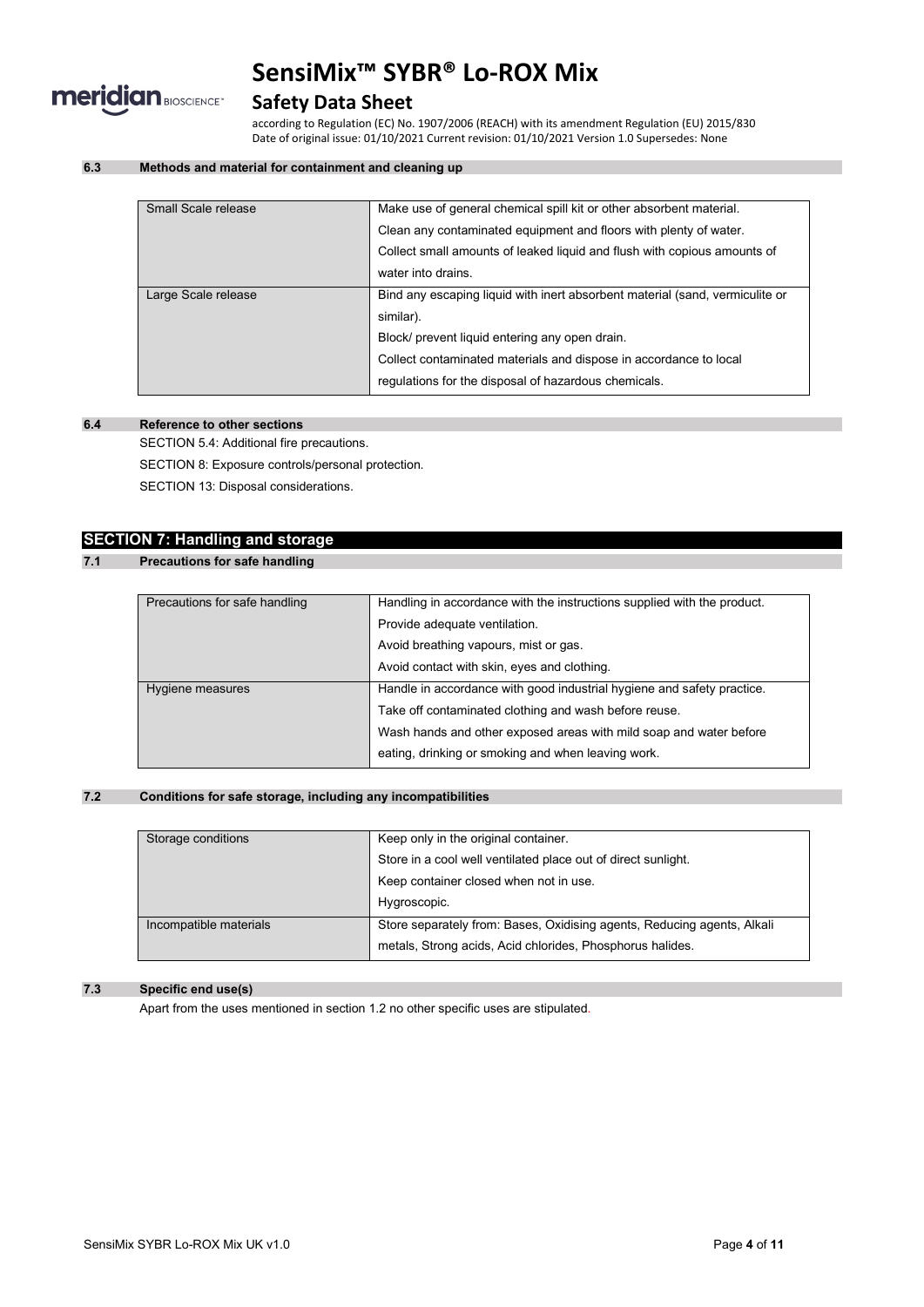

# **Safety Data Sheet**

according to Regulation (EC) No. 1907/2006 (REACH) with its amendment Regulation (EU) 2015/830 Date of original issue: 01/10/2021 Current revision: 01/10/2021 Version 1.0 Supersedes: None

#### **SECTION 8: Exposure controls/personal protection**

#### **8.1 Control parameters**

| Glycerol       |                               |                                                                                                                             |
|----------------|-------------------------------|-----------------------------------------------------------------------------------------------------------------------------|
| United Kingdom | WEL TWA $(mg/m3)$             | 10 mg/m $3$                                                                                                                 |
| United Kingdom | WEL TWA (ppm)                 | N/A                                                                                                                         |
| United Kingdom | WEL STEL (mg/m <sup>3</sup> ) | N/A                                                                                                                         |
| United Kingdom | WEL STEL (ppm)                | N/A                                                                                                                         |
| United Kingdom | Remark (WEL)                  | Where no specific short-term exposure<br>limit is listed, a figure three<br>times the long-term exposure should be<br>used. |

#### **8.2 Exposure controls**

| Appropriate engineering controls: | Good ventilation or extraction system in the room, floor resistant to         |
|-----------------------------------|-------------------------------------------------------------------------------|
|                                   | chemicals and washing facilities available.                                   |
| General controls                  | Avoid all unnecessary exposure.                                               |
|                                   | Handle in accordance with good industrial hygiene and safety practice.        |
| Respiratory protection            | Respiratory protection not normally required.                                 |
|                                   | For nuisance exposures or if risk assessment requires, use type OV/AG (US)    |
|                                   | or type ABEK (EU EN 14387) respirator cartridges. Use respirators and         |
|                                   | components tested and approved under appropriate government standards         |
|                                   | such as NIOSH (US) or CEN (EU).                                               |
| Eye protection                    | Use equipment for eye protection tested and approved under appropriate        |
|                                   | government standards such as NIOSH (US) or EN166 (EU) with integrated         |
|                                   | side shields or wrap-around protection.                                       |
| Hand protection                   | Handle with gloves.                                                           |
|                                   | Gloves must be inspected prior to use. Use proper glove removal technique     |
|                                   | (without touching glove's outer surface) to avoid skin contact with this      |
|                                   | product.                                                                      |
|                                   | Wear protective gloves that satisfy the specifications of EU Directive        |
|                                   | 89/686/EEC and the standard EN374 derived from it.                            |
|                                   | Exact breakthrough times to be found through the manufacturer of the          |
|                                   | protective gloves and must be observed.                                       |
|                                   | Gloves should be removed and replaced if there are any signs of               |
|                                   | degradation or breakthrough.                                                  |
|                                   |                                                                               |
|                                   | If used in solution, or mixed with other substances, and under conditions     |
|                                   | which differ from EN374, contact the supplier of the CE approved gloves.      |
| Skin and body protection          | Long sleeved protective clothing.                                             |
| Thermal protection                | Not required for normal conditions of use.                                    |
| Other information                 | Eating, drinking, smoking, taking snuff and storage of food in work areas and |
|                                   | at outdoor workplaces is prohibited. Avoid contact with the skin, eyes and    |
|                                   | clothing. Rinse any clothing on which the substance has been spilled, and     |
|                                   | soak it in water. Wash hands thoroughly with soap and water when stopping     |
|                                   | work and before eating.                                                       |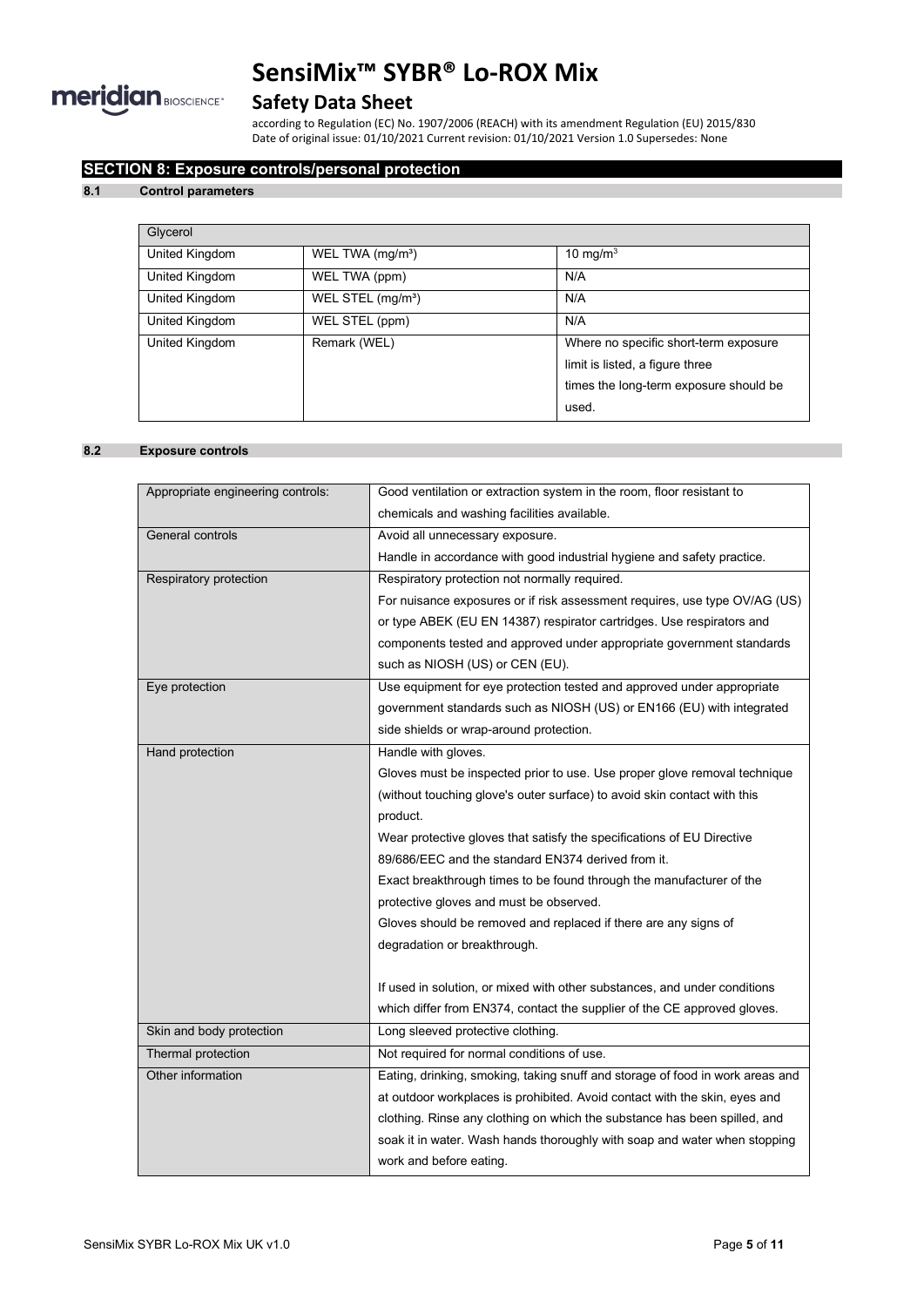

### **Safety Data Sheet**

according to Regulation (EC) No. 1907/2006 (REACH) with its amendment Regulation (EU) 2015/830 Date of original issue: 01/10/2021 Current revision: 01/10/2021 Version 1.0 Supersedes: None

These recommendations are advisory only and must be evaluated by an industrial hygienist and safety officer familiar with the specific situation of anticipated use by our customers. It should not be construed as offering an approval for any specific use scenario.

# **SECTION 9: Physical and chemical properties**

**9.1 Information on basic physical and chemical properties**

| SensiMix <sup>™</sup> SYBR® Lo-ROX Mix      |                           |  |
|---------------------------------------------|---------------------------|--|
| Physical state:                             | Liquid                    |  |
| Colour:                                     | Colourless                |  |
| Molecular Mass:                             | No data available         |  |
| Odour:                                      | Odourless                 |  |
| Odour threshold:                            | No data available         |  |
| pH:                                         | No data available         |  |
| Relative evaporation rate (butylacetate=1): | No data available         |  |
| Melting point:                              | No data available         |  |
| Freezing point:                             | No data available         |  |
| Boiling point:                              | No data available         |  |
| Flash point:                                | No data available         |  |
| Auto-ignition temperature:                  | No data available         |  |
| Decomposition temperature:                  | No data available         |  |
| Flammability (solid, gas):                  | Not applicable            |  |
| Vapour pressure:                            | No data available         |  |
| Relative vapour density at 20 °C:           | No data available         |  |
| Relative density:                           | ~1.0 $g/cm^3$ (Water = 1) |  |
| Solubility:                                 | No data available         |  |
| Log Pow:                                    | No data available         |  |
| Viscosity, kinematic:                       | No data available         |  |
| Viscosity, dynamic:                         | No data available         |  |
| Oxidising properties:                       | No data available         |  |
| Explosive properties:                       | No data available         |  |
| Explosive limits:                           | No data available         |  |

#### **9.2 Other information**

Data for the other parameters of the mixtures are not available, because no registration and no chemical safety report is required.

**Relevant Properties of Substance Group**: None

# **SECTION 10: Stability and reactivity 10.1 Reactivity** Stable under normal conditions. **10.2 Chemical stability**

Stable under recommended conditions.

#### **10.3 Possibility of hazardous reactions** None known.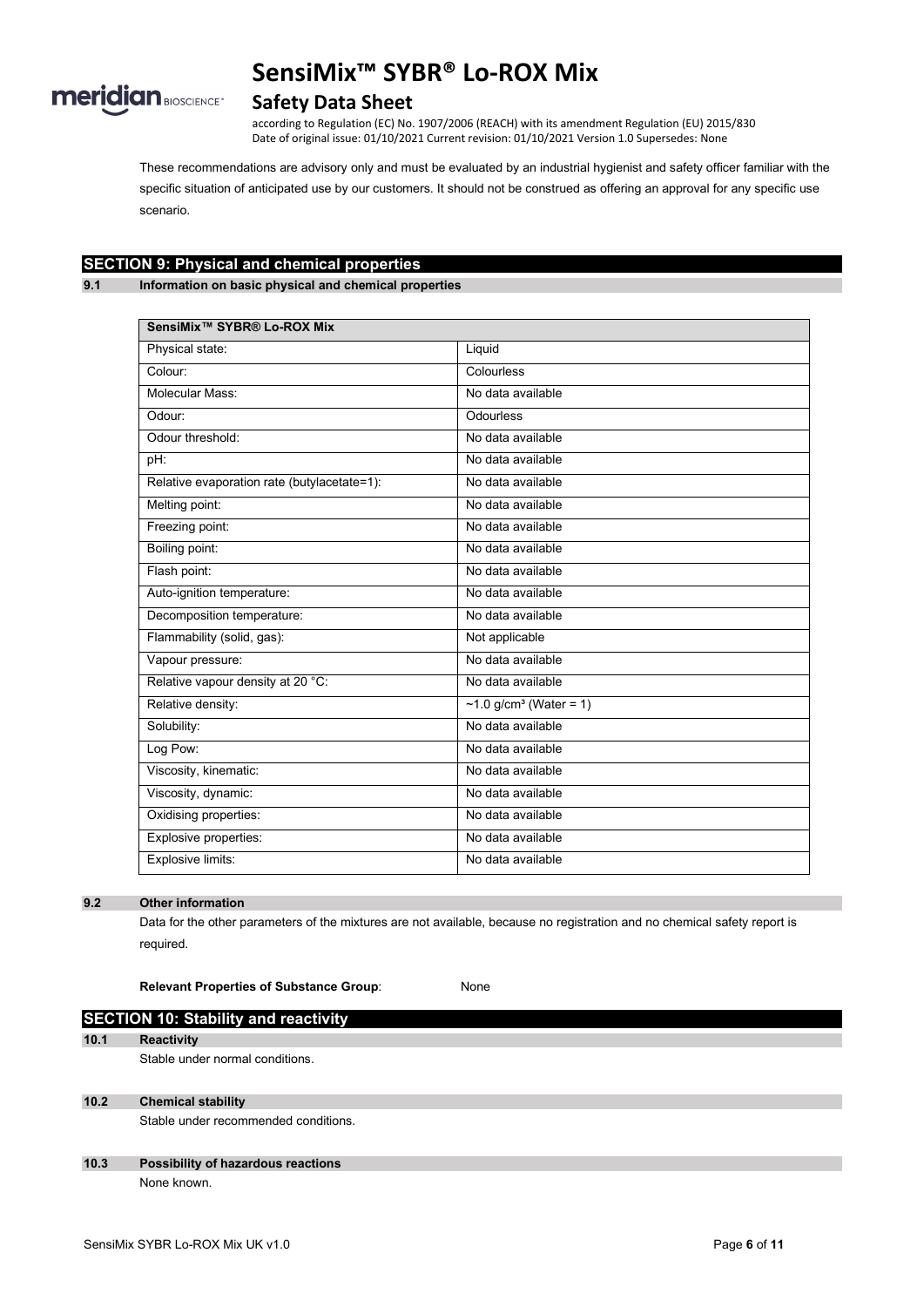

### **Safety Data Sheet**

according to Regulation (EC) No. 1907/2006 (REACH) with its amendment Regulation (EU) 2015/830 Date of original issue: 01/10/2021 Current revision: 01/10/2021 Version 1.0 Supersedes: None

#### **10.4 Conditions to avoid**

Extremely high or low temperatures.

#### **10.5 Incompatible materials**

Bases, Oxidising agents, Reducing agents, Alkali metals, Strong acids, Acid chlorides, Phosphorus halides.

#### **10.6 Hazardous decomposition products**

Hazardous decomposition products formed under fire conditions – Carbon oxides, Nitrogen oxides, Phosphorus oxides, Hydrogen chloride gas, Sulphur oxides, Lithium oxides.

In the event of fire: see section 5

### **SECTION 11: Toxicological information**

#### **11.1 Information on toxicological effects**

| Glycerol                        |                             |
|---------------------------------|-----------------------------|
| LD50 oral rat                   | 12,600 mg/kg                |
| LC50 inhalation rat 4hr         | $>2.75$ mg/l                |
| LD50 Dermal rabbit              | >10,000 mg/kg               |
| LD50 Dermal guinea pig          | 56750 mg/kg                 |
| <b>TSCA Inventory:</b>          | Listed (1,2,3-Propanetriol) |
| California Proposition 65 List: | Not listed                  |
| Australia NICNAS:               | Not listed                  |
| Canada CEPA 1999:DSL:           | Not listed                  |
| Japan CSCL/PRTR:                | Not listed                  |
| Japan PDSCL:                    | Not listed                  |
| Japan ISHL:                     | Not listed                  |
| South Korea TCCA:               | Not listed                  |
| Korea Exist.Chem.Inventory:     | KE-29297                    |
| RTECS:                          | MA8050000                   |

Quantitative data on the toxicity of this product is not available.

| SensiMix™ SYBR® Lo-ROX Mix        |                                                              |
|-----------------------------------|--------------------------------------------------------------|
| Acute toxicity                    | Not classified                                               |
| Additional information            | Based on available data, the classification criteria are not |
|                                   | met.                                                         |
| Skin corrosion/irritation         | Not classified.                                              |
| Additional information            | Based on available data, the classification criteria are not |
|                                   | met.                                                         |
| Serious eye damage/irritation     | Not classified.                                              |
| Additional information            | Based on available data, the classification criteria are not |
|                                   | met.                                                         |
| Respiratory or skin sensitisation | Not classified                                               |
| Additional information            | Based on available data, the classification criteria are not |
|                                   | met                                                          |
| Germ cell mutagenicity            | Not classified                                               |
| Additional information            | Based on available data, the classification criteria are not |
|                                   | met.                                                         |
| Carcinogenicity                   | Not classified.                                              |
| Additional information            | Based on available data, the classification criteria are not |
|                                   | met.                                                         |
| Reproductive toxicity             | Not classified.                                              |
| Additional information            | Based on available data, the classification criteria are not |
|                                   | met.                                                         |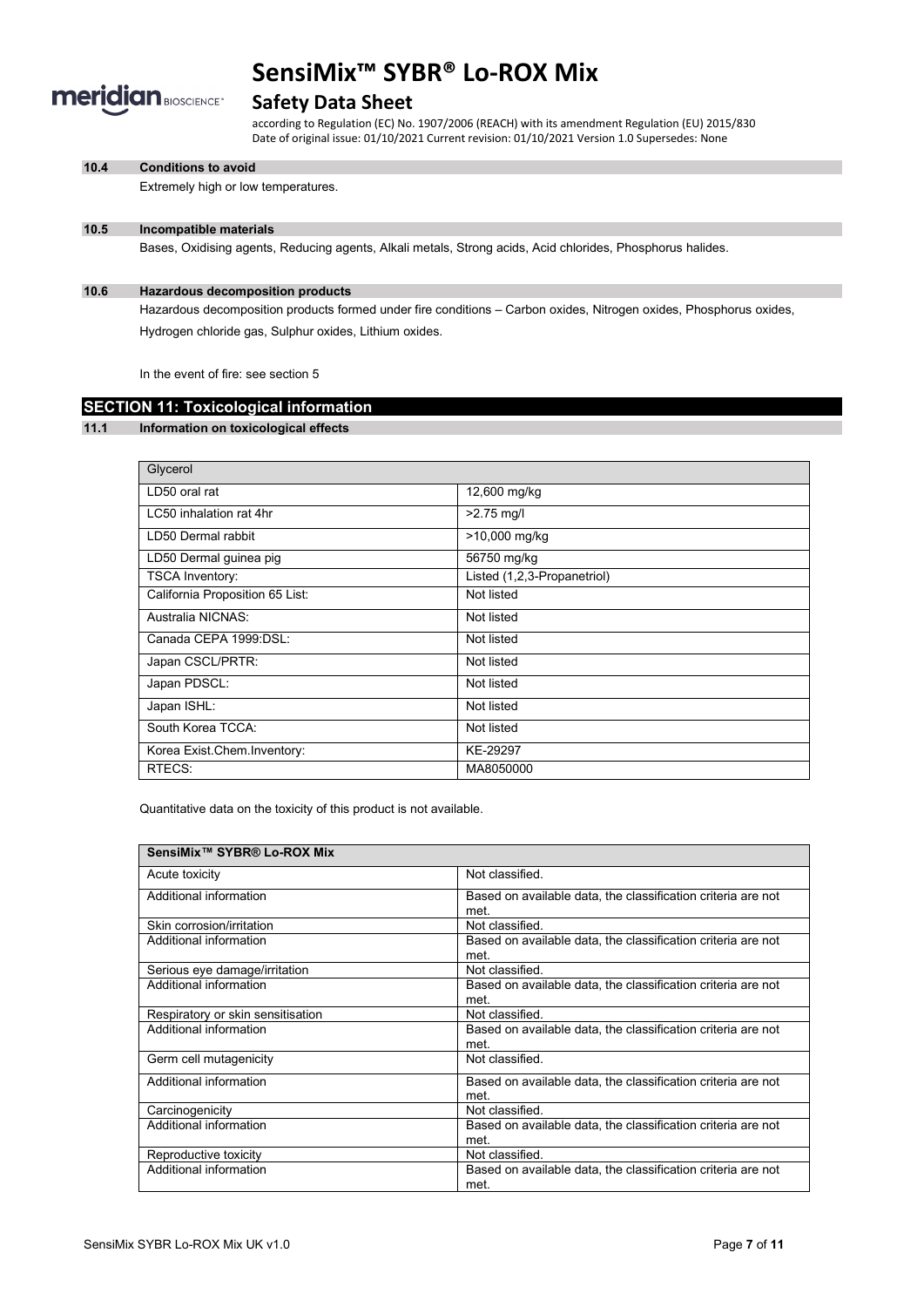

# **Safety Data Sheet**

according to Regulation (EC) No. 1907/2006 (REACH) with its amendment Regulation (EU) 2015/830 Date of original issue: 01/10/2021 Current revision: 01/10/2021 Version 1.0 Supersedes: None

| Specific target organ toxicity (single exposure) | Not classified.                                              |
|--------------------------------------------------|--------------------------------------------------------------|
| Additional information                           | Based on available data, the classification criteria are not |
|                                                  | met.                                                         |
| Aspiration hazard                                | Not classified.                                              |
| Additional information                           | Based on available data, the classification criteria are not |
|                                                  | met.                                                         |
| Potential adverse human health effects and       | Not expected to present a significant hazard under           |
| symptoms:                                        | anticipated conditions of normal use.                        |

## **SECTION 12: Ecological information**

#### **12.1 Toxicity**

| Glycerol                                         |                 |
|--------------------------------------------------|-----------------|
| Ecology - Water                                  | Not Classified  |
| LC50 - Fish (Salmo gairdneri) 96hr               | 54,000 mg/l     |
| LC50 - Bacteria, activated sludge                | $> 1,000$ mg/l  |
| EC50 - Daphnia (daphnia magna, locomotor effect) | $> 10,000$ mg/l |
| 24hr                                             |                 |

Environmental hazards must not be labelled with P phrases until 125 mL or 125 g (EU 1272/2008 Annex I - 1.5.2).

#### **12.2 Persistence and degradability**

| Glycerol       |                   |
|----------------|-------------------|
| Biodegradation | No data available |

#### **12.3 Bioaccumulative potential**

| Glycerol                            |                                     |
|-------------------------------------|-------------------------------------|
| Bioconcentration factor (BCF REACH) | No additional information available |
| Log Pow                             | $-1.76$                             |

#### **12.4 Mobility in soil**

| <b>Givcerol</b> |                      |
|-----------------|----------------------|
| Ecology - Soil  | Miscible with water. |

#### **12.5 Results of PBT and vPvB assessment**

| Glycerol                                                                               |
|----------------------------------------------------------------------------------------|
| This substance/mixture does not meet the PBT criteria of REACH regulation, annex XIII  |
| This substance/mixture does not meet the vPvB criteria of REACH regulation, annex XIII |

#### **12.6 Other adverse effects**

#### **Glycerol**

No additional information available.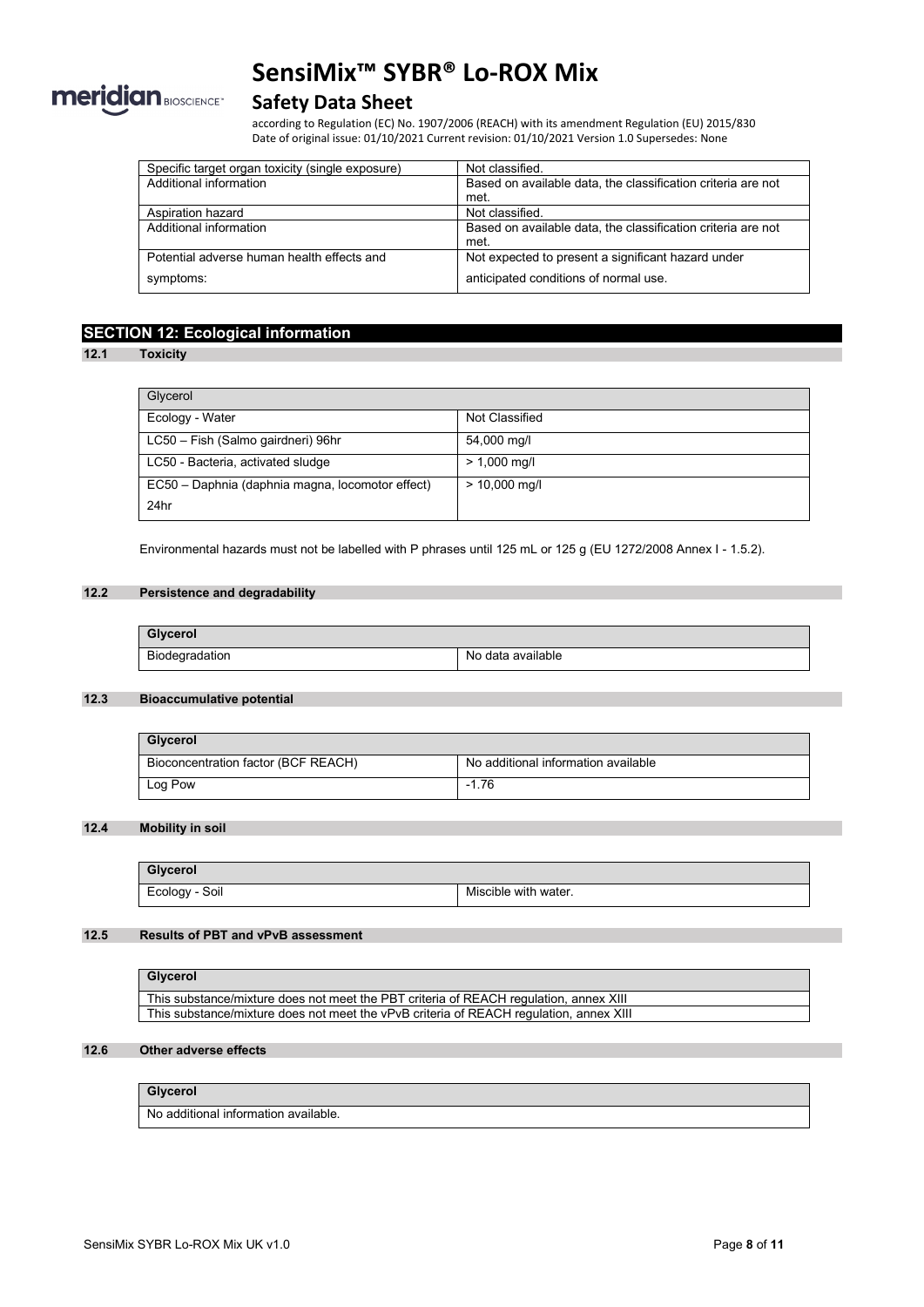

# **Safety Data Sheet**

according to Regulation (EC) No. 1907/2006 (REACH) with its amendment Regulation (EU) 2015/830 Date of original issue: 01/10/2021 Current revision: 01/10/2021 Version 1.0 Supersedes: None

| Waste disposal recommendations: | <b>Product</b>                                                             |
|---------------------------------|----------------------------------------------------------------------------|
|                                 | Offer surplus and non-recyclable solutions to a licensed disposal company. |
|                                 | Contaminated packaging                                                     |
|                                 | Dispose of as unused product.                                              |

### **SECTION 14: Transport information**

**SECTION 13: Disposal considerations**

In accordance with ADR / RID / IMDG / IATA / ADN

### **14.1 UN number**

| UN-No. (ADR)  | Not regulated |
|---------------|---------------|
| UN-No. (IMDG) | Not regulated |
| UN-No. (IATA) | Not regulated |
| UN-No. (ADN)  | Not regulated |
| UN-No. (RID)  | Not regulated |

#### **14.2 UN proper shipping name**

| Proper Shipping Name        | Not regulated |
|-----------------------------|---------------|
| Proper Shipping Name (IMDG) | Not regulated |
| Proper Shipping Name (IATA) | Not regulated |
| Proper Shipping Name (ADN)  | Not regulated |
| Proper Shipping Name (RID)  | Not regulated |

#### **14.3 Transport hazard class(es)**

| Transport hazard class(es) (ADR)  | Not regulated |
|-----------------------------------|---------------|
| Transport hazard class(es) (IMDG) | Not regulated |
| Transport hazard class(es) (IATA) | Not regulated |
| Transport hazard class(es) (ADN)  | Not regulated |
| Transport hazard class(es) (RID)  | Not regulated |

#### **14.4 Packing group**

| Packing group        | Not regulated |
|----------------------|---------------|
| Packing group (IMDG) | Not regulated |
| Packing group (IATA) | Not regulated |
| Packing group (ADN)  | Not regulated |
| Packing group (RID)  | Not regulated |

#### **14.5 Environmental hazards**

| Dangerous for the environment | <b>No</b>                                                            |
|-------------------------------|----------------------------------------------------------------------|
| Marine pollutant              | <b>No</b>                                                            |
| Other information             | ⊧available<br>supplementary<br><sup>,</sup> information<br><b>No</b> |

#### **14.6 Special precautions for user**

| Overland transport        | Not regulated |
|---------------------------|---------------|
| Transport by sea          | Not regulated |
| Air transport             | Not regulated |
| Inland waterway transport | Not regulated |
| Rail transport            | Not regulated |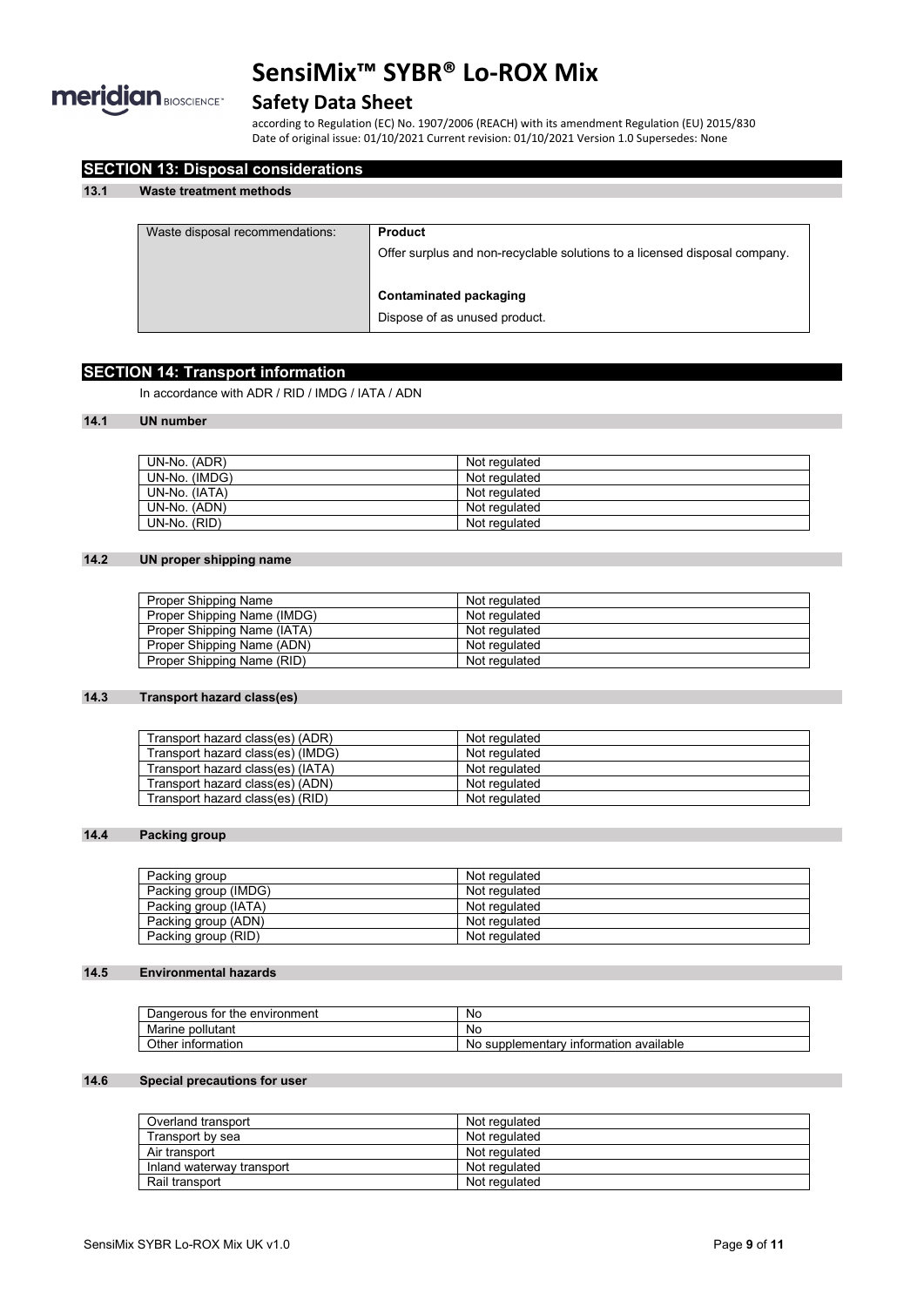

### **Safety Data Sheet**

according to Regulation (EC) No. 1907/2006 (REACH) with its amendment Regulation (EU) 2015/830 Date of original issue: 01/10/2021 Current revision: 01/10/2021 Version 1.0 Supersedes: None

**14.7 Transport in bulk according to Annex II of MARPOL and the IBC Code**

Not applicable

### **SECTION 15: Regulatory information**

**15.1 Safety, health and environmental regulations/legislation specific for the substance or mixture** Contains no REACH substances with Annex XVII restrictions Contains no substance on the REACH candidate list ≥ 0,1 % / SCL Contains no REACH Annex XIV substances

**15.2 Chemical safety assessment**

**No chemical safety assessment has been carried out**

#### **SECTION 16: Other Information**

#### **16.1 Full text of H, EUH and P statements**

None None.

**16.2 Training Advice**

Regular safety training

#### **16.3 Abbreviations and acronyms**

| <b>ADR</b>       | Accord européen relatif au transport international des marchandises Dangereuses par Route      |
|------------------|------------------------------------------------------------------------------------------------|
| <b>ATE</b>       | <b>Acute Toxicity Estimate</b>                                                                 |
| CAS              | <b>Chemical Abstracts Service number</b>                                                       |
| <b>CLP</b>       | Classification, Labeling and Packaging                                                         |
| <b>DNEL</b>      | Derived No effect Limit                                                                        |
| EC.              | <b>European Community</b>                                                                      |
| EC <sub>50</sub> | <b>Effective Concentration 50%</b>                                                             |
| EN               | European Norm                                                                                  |
| <b>IARC</b>      | International Agency for Research on Cancer                                                    |
| <b>IATA</b>      | International Air Transport Association                                                        |
| <b>IBC</b>       | Intermediate Bulk Container                                                                    |
| <b>IMDG</b>      | International Maritime Dangerous Goods Code                                                    |
| <b>IMO</b>       | International Maritime Organisation                                                            |
| <b>LC50</b>      | Lethal Concentration 50%                                                                       |
| LD50             | Lethal Dose 50%                                                                                |
| <b>MAC</b>       | <b>Maximal Allowed Concentration</b>                                                           |
| O/W              | Oil-in-Water (chemistry)                                                                       |
| OECD             | Organisation for Economic Co-operation and Development                                         |
| PBT              | Persistent, bioaccumulative and toxic                                                          |
| <b>PMcc</b>      | Pensky-Martens Closed Cup test                                                                 |
| PNEC             | Predicted no effect concentration                                                              |
| <b>REACH</b>     | Registration, Evaluation and Authorisation of CHemicals                                        |
| <b>RID</b>       | Règlement concernant le transport international ferroviaire de marchandises                    |
| <b>STEL</b>      | Short Term Exposure Limit                                                                      |
| <b>TWA</b>       | Time Weighted Average                                                                          |
| <b>UNXXXX</b>    | Number assigned by the United Nations Committee of Experts on the Transport of Dangerous Goods |
| vPvB             | Very persistent and very bioaccumulative                                                       |